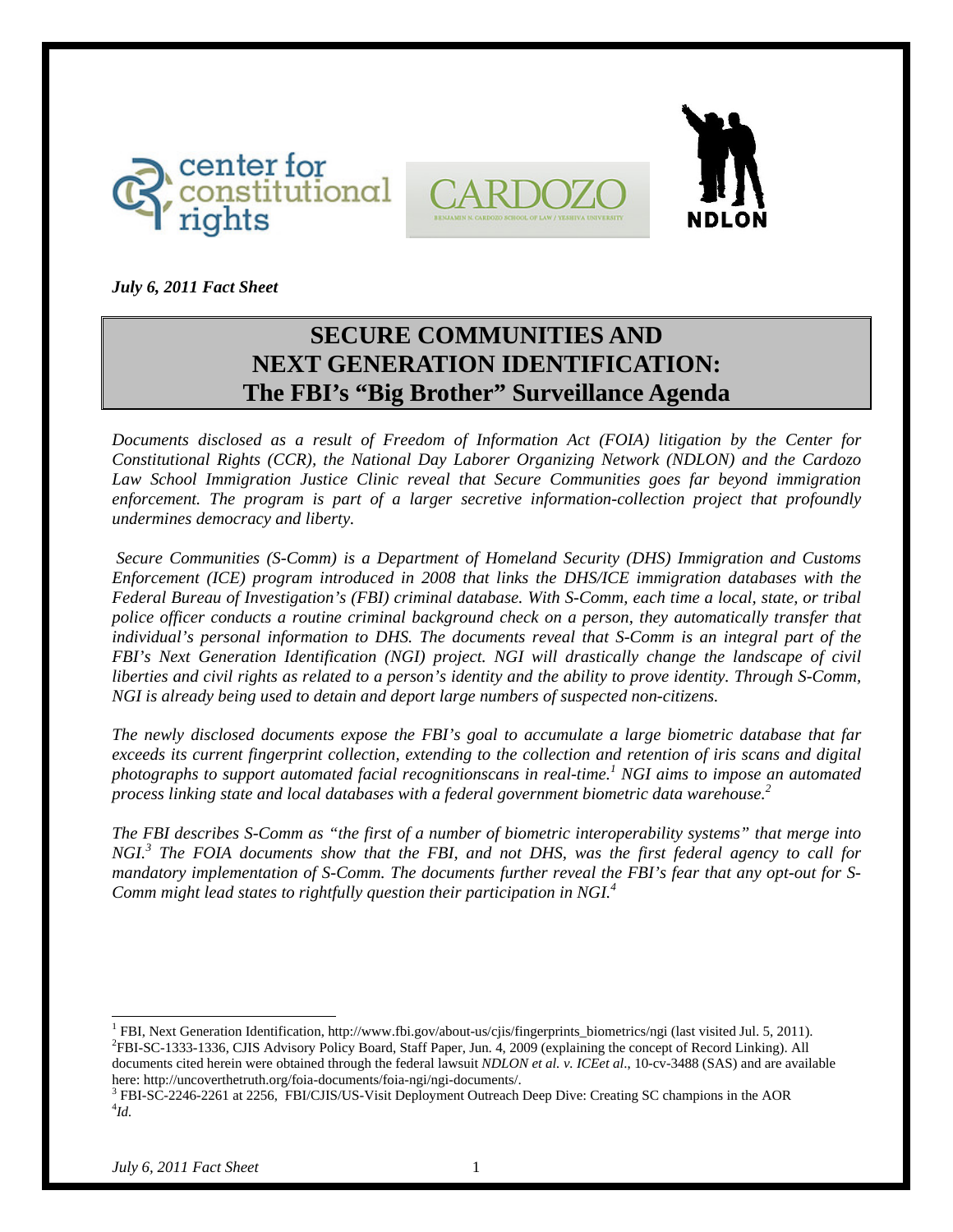#### **What is Next Generation Identification?**

NGI will replace the FBI's current system, IAFIS (the Integrated Automated Fingerprint Identification System), which is the world's largest biometric fingerprint database. NGI, however, goes beyond collecting and disclosing fingerprints. Through NGI, the FBI expands personal information collection to other types of biometrics including palm print scans, iris scans, and scar, mark, tattoo, and facial recognition.<sup>5</sup> NGI also expands the disclosure of personal information between federal agencies to an unprecedented degree. Through NGI, any time an individual provides biometric information to one federal agency, that information, without the person's knowledge, becomes accessible to other federal agencies. NGI is slowly but steadily building a massive, easily searchable national database of personal identifying information.

# **How would NGI Work?**

NGI will collect a variety of different biometrics, including fingerprints, iris scans and facial, scar and voice recognition. Whenever a person encounters a federal agency that collects their information (i.e. fingerprints) the NGI system will check its databases. If there is a "match", then a link, or "biometric link identifier" between the agencies is created for this individual. However, the data collection process does not necessarily require the knowledge or cooperation of the individual. Personal data will not only be collected at arrests, but also at crime scenes through latent prints. NGI will also involve widespread use of "FBI Mobile," a form of technology first used by the military that will allow for the collection of biometric samples in the field, without an arrest.<sup>6</sup>

# **Why Should You Be Concerned About NGI?**

#### *NGI invades our privacy and puts our personal information at risk*

The 1974 Privacy Act restricts federal agencies from disclosing personally identifiable information and requires that they maintain records with accuracy and diligence. Yet the FBI claims that it is exempt from both of these provisions. As reported by the Washington Post, in response to a 2004 Electronic Privacy Information Center objection to its exemption of the National Crime Information Center database from the Privacy Act, the FBI stated, "It is impossible to determine in advance what information is accurate, relevant, timely and complete."<sup>7</sup> The Privacy Act itself includes a "law enforcement" exception that allows the disclosure of personally identifiable information "upon receipt of a written request, [to] disclose a record to another agency or unit of State or local government for a civil or criminal law enforcement activity." With this mindset, the federal government is not able to adequately protect our private identifying information.

Equally concerning is that the accumulation of information in such large databases creates targets for hackers, disgruntled insiders, and national enemies. Information collection projects like NGI greatly endanger national security and leave us vulnerable to identity theft. Using biometric link identifiers introduces the risk that information gathered for one purpose will be used for completely unrelated, purposes, without our knowledge or consent, and in blatant violation of our privacy rights.

 $\overline{a}$ 

<sup>&</sup>lt;sup>5</sup> FBI, Next Generation Identification, http://www.fbi.gov/about-us/cjis/fingerprints\_biometrics/ngi (last visited Jul. 5, 2011).  $^{6}$ FBI, Next Generational Topic Spring Advisory Policy Board, Staff Bapar, Working Group FBI-SC-1232-1240, at 1237, CJIS Advisory Policy Board, Staff Paper, Working Group Meetings, Informational Topic, Spring 2010.

<sup>7</sup> Ellen Nakashima, WASHINGTON POST, *FBI Prepares Vast Database of Biometrics: \$1Billion Project to Include Images of Irises and Faces*, Dec. 22, 2007, *available at* http://www.washingtonpost.com/wpdyn/content/article/2007/12/21/AR2007122102544.html.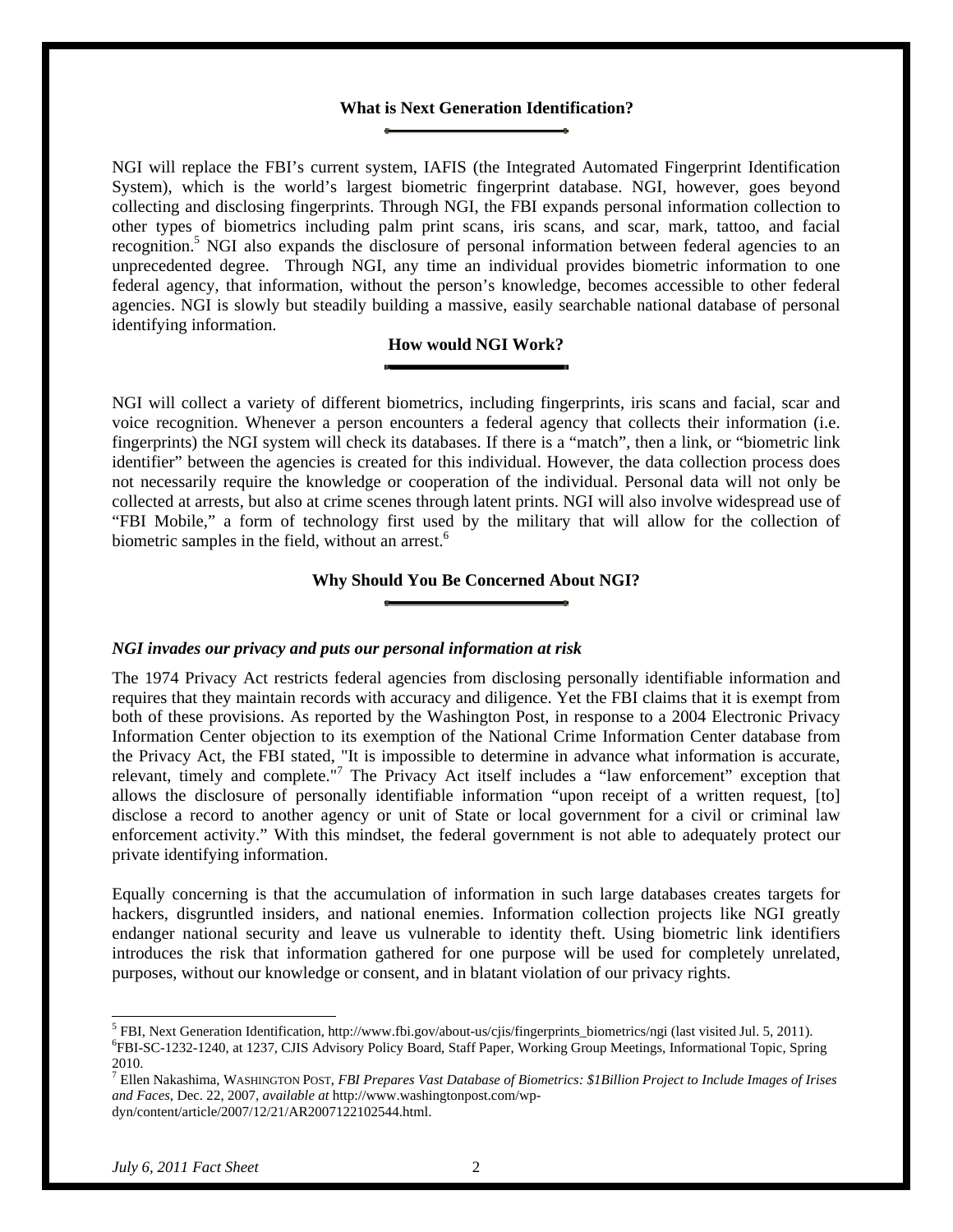#### *The FBI has been rolling-out NGI with little transparency or public dialogue*

The FBI is now publicly taking the position that states and localities cannot opt-out or limit their participation in S-Comm.<sup>8</sup> But the documents make clear that the FBI was concerned about resistance to S-Comm from the outset. This is why the FBI adopted the confusing S-Commopt out policy that allowed local agencies to opt out of receiving information but still required them to send information to federal agencies.<sup>9</sup> The FBI decided, though waited to disclose to states and the public until much later, that participation in S-Comm would be mandatory.<sup>10</sup> Many details about the scope, impact, and process of NGI and the legal basis for the FBI's policies are still unknown and have not been scrutinized by the media or the public.

#### *NGI targets vulnerable communities first*

The test subjects for this new system are the most vulnerable populations, like immigrants, but ultimately everyone will be impacted. The recent experiences of individuals within immigrant communities are examples of some the consequences when government agencies are given unfettered access to information for purposes different than the reasons for which the information was initially collected.

*Maria Bolanos called the police after a fight with her partner, trusting they would help her. Instead, the police turned her over to deportation officers following a S-Comm "match." She is now fighting to remain in the country with her children. Other victims of domestic violence hear of Maria's story and the many others like her, and chose not to reach out to the authorities for the help that they need, due to the fear that the information will be disclosed to immigration authorities.* 

#### *NGI is driven by profit*

In 2008, Lockheed Martin, the largest federal contractor, won a billion dollar contract with the FBI to work on NGI. The contract has the potential for up to nine option years. Lockheed Martin is invested in information gathering and disclosure. Despite the concerns identified above, pressure to use biometrics is driven by the biometric industry, which is driven by profit, rather than a reasoned analysis of the dangers of such policies.

### *No database or technology is error-proof*

NGI will transform the scope of information stored, monitored and disclosed by the federal government. With immense quantities of valuable, personal information, it is an attractive target for identity thieves. It is also susceptible to bureaucratic mistakes and malicious or fraudulent use. Unlike other databases, a mistake in the NGI database would carry huge repercussions. If someone steals or corrupts the information linked to your fingerprint, your identity could be lost forever. Even worse, an attack on the centralized NGI database could seriously compromise sensitive material and our national security.

NGI also highlights the risks associated with collecting latent biometrics. Latent biometric data is biometric evidence (e.g. fingerprints, DNA) left behind at a crime scene or otherwise collected without an attached identity. Latent biometric data will remain in the NGI database to be matched against future collected data. Attempting to make a latent match can be difficult and lead to misidentifications because latent prints are often small, distorted, smudged or otherwise unclear.

 $\overline{a}$ 

<sup>8</sup> *See e.g.*, MirelaIverac, WNYC, *NY Can't Opt-Out of Fingerprint Sharing with Feds*, Jun. 27, 2011, *available at*  http://www.wnyc.org/articles/wnyc-news/2011/jun/27/secure-communities/.

FBI-SC-2246-2261 at 2254-2256, 2258, FBI/CJIS/US-Visit Deployment Outreach Deep Dive: Creating SC champions in the AOR;FBI-SC-1333-1336, CJIS Advisory Policy Board, Staff Paper, June 4, 2009.<br><sup>10</sup>FBI-SC-2246-2261 at 2256, FBI/CJIS/US-Visit Deployment Outreach Deep Dive: Creating SC champions in the AOR; FBI-

SC-1333-1336 CJIS Advisory Policy Board, Staff Paper, June 4, 2009.